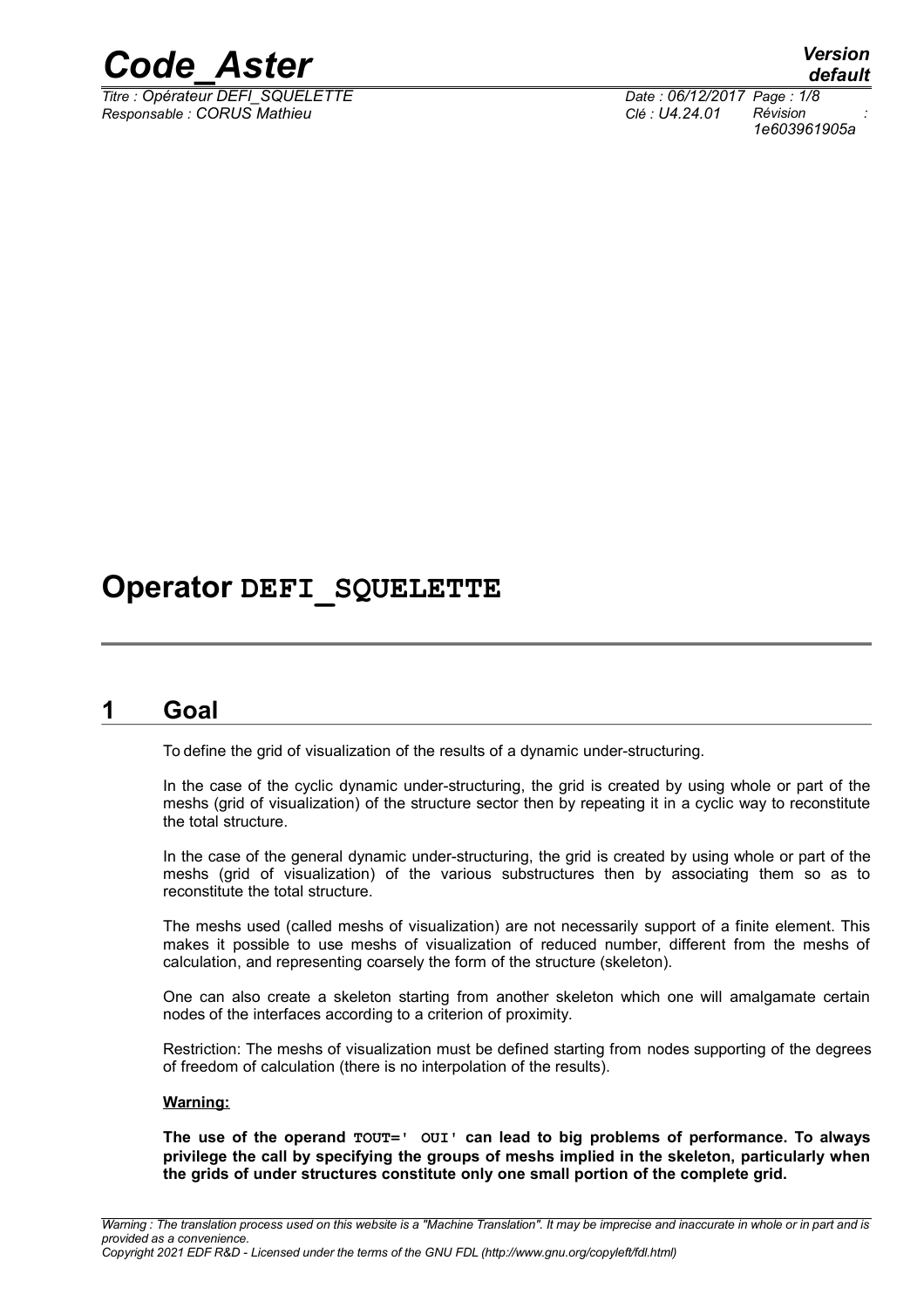*Titre : Opérateur DEFI\_SQUELETTE Date : 06/12/2017 Page : 2/8 Responsable : CORUS Mathieu Clé : U4.24.01 Révision :*

*1e603961905a*

This operator creates a structure of data of the type skeleton.

# **2 Syntax**

skeleton [skeleton] = DEFI SQUELETTE

#### **1. cyclic Under-structuring**

| $\bullet$ /CYCLIC = F ( $\bullet$ /MODE CYCL = mode cycl                  | [mode cycl]        |
|---------------------------------------------------------------------------|--------------------|
| / GRID = $e$ -mail                                                        | [qrid]             |
| $\blacklozenge$ NB SECTEUR = nb sect                                      | $\lceil RN \rceil$ |
| $\bullet$ SECTOR = F ( $\Diamond$ / GROUP MA = grma,<br>/ ALL = $'YES'$ , | [l gr maille]      |

#### **2. classical Under-structuring**

| $\bullet$ /MODELE GENE = mogene,                               | [modele gene]         |
|----------------------------------------------------------------|-----------------------|
| $\bullet$ SOUS STRUC = F ( $\bullet$ NAME = nom sstruc,<br>KN  |                       |
| $\Diamond$ / GROUP MA= qrma,<br>/ ALL = $'YES'$ ,              | [l gr maille]         |
| $\rightarrow$ NOM GROUP MA = F ( $\rightarrow$ NAME = 'named', |                       |
| KN                                                             |                       |
| $\bullet$ SOUS STRUC = nomsst,<br>$\bullet$ GROUP MA = grma,   | [KN]<br>[l gr maille] |
|                                                                |                       |

#### **3. Definition by an existing skeleton**

| $\bullet$ / SKELETON = skeleton,                                                                                    | [skeleton]                    |
|---------------------------------------------------------------------------------------------------------------------|-------------------------------|
| $\Diamond$ RECO GLOBAL= F (/ALL = 'YES',<br>/ $\bullet$ GROUP NO 1 = grno1,<br>$\bullet$ SOUS STRUC 1 = nom sstru1, | [defect]<br>[group no]<br>KN  |
| $\bullet$ GROUP NO 2 = grno2,<br>$\bullet$ SOUS STRUC 2 = nom sstru2,                                               | [group no]<br>KN              |
| $\Diamond$ PRECISION =/prec,<br>$/ 1.D-3.$                                                                          | $\lceil R \rceil$<br>[defect] |
| $\Diamond$ CRITERION =/ 'RELATIVE',                                                                                 |                               |
| [defect]<br>/ 'ABSOLUTE',                                                                                           |                               |
| $\Diamond$ DIST REFE = dist refe,                                                                                   | $\lceil R \rceil$             |
| $\Diamond$ NOM GROUP MA = F ( $\Diamond$ NAME = 'named',                                                            |                               |
| KN<br>$\bullet$ SOUS STRUC = nomsst,<br>$\bullet$ GROUP MA = qrma,                                                  | [KN]<br>[l gr maille]         |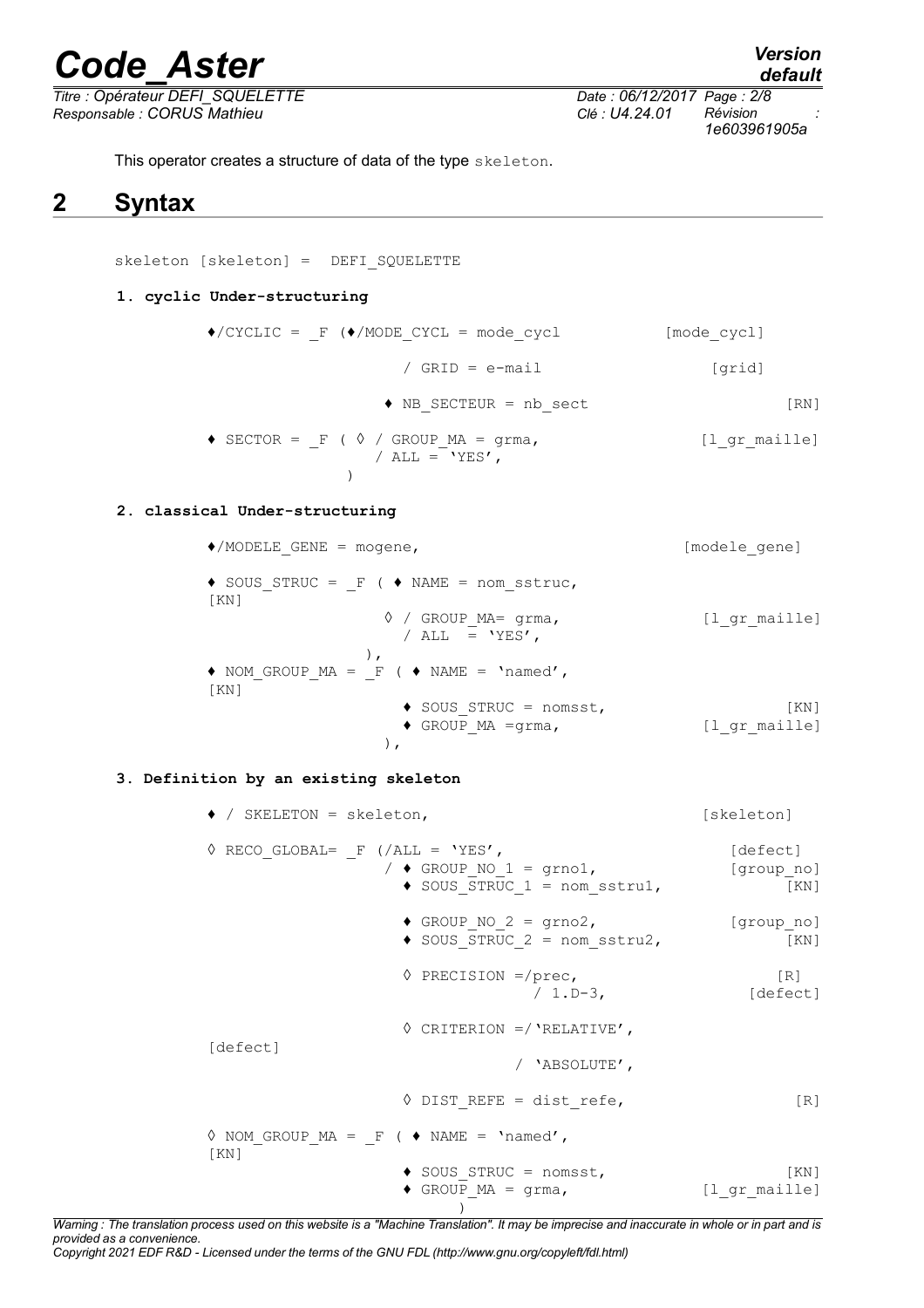*default*

# *Code\_Aster Version*

*Titre : Opérateur DEFI\_SQUELETTE Date : 06/12/2017 Page : 3/8 Responsable : CORUS Mathieu Clé : U4.24.01 Révision :*

> **◊** EXCLUSIVE =/'YES' ◊ TITLE = 'title [KN] **)**

*1e603961905a*

[defect]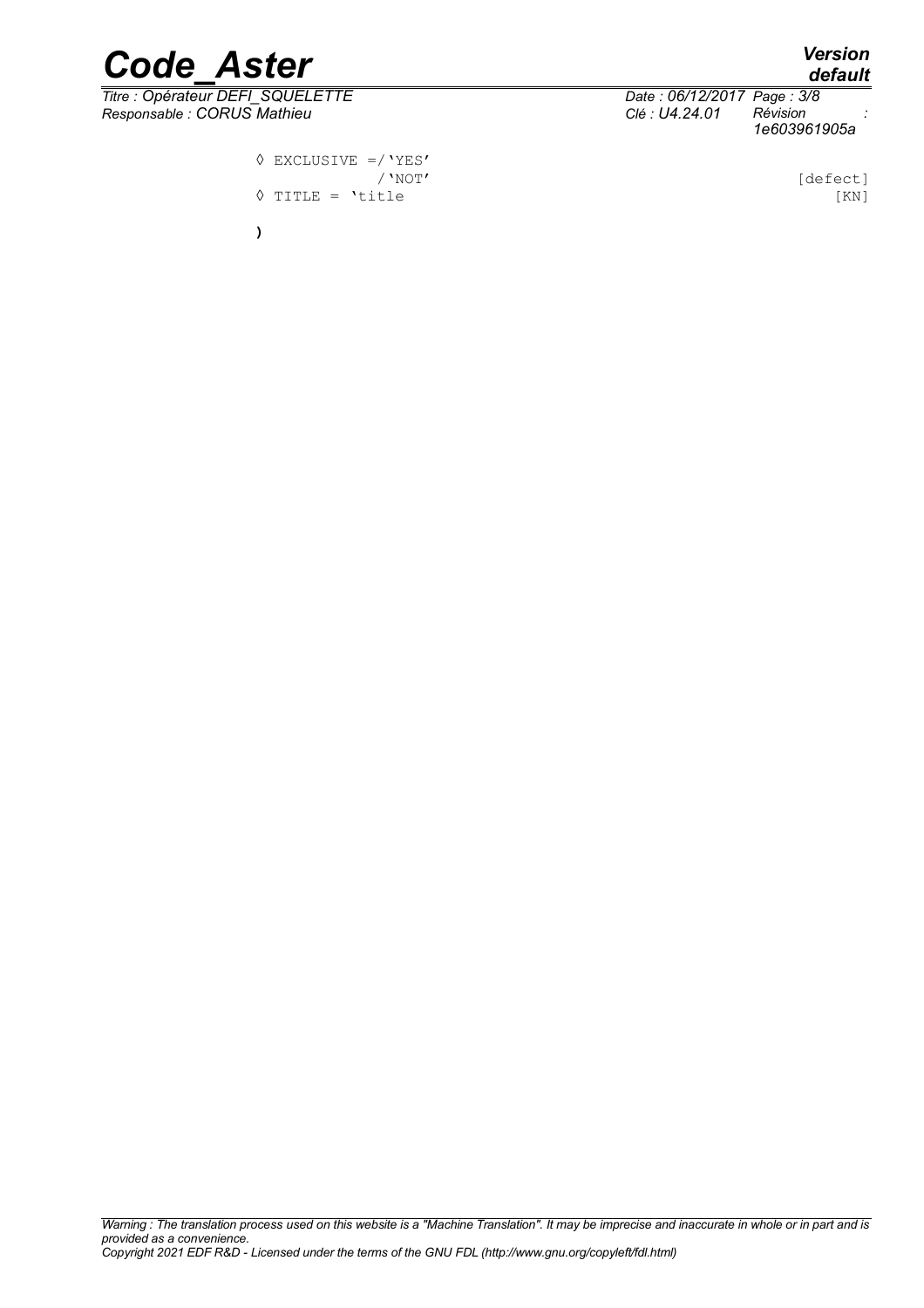*Titre : Opérateur DEFI\_SQUELETTE Date : 06/12/2017 Page : 4/8 Responsable : CORUS Mathieu Clé : U4.24.01 Révision :*

*default 1e603961905a*

# **3 Operands**

## **3.1 cyclic Under-structuring (CYCLIC keyword factor)**

### **3.1.1 Operand MODE\_CYCL**

♦ MODE\_CYCL = mocy

Concept mode cycl resulting from a calculation in cyclic under-structuring.

### **3.1.2 Operand MAILLAGE/NB\_SECTEUR**

 $GRID = e-mail$ 

Concept maillage sdaster used to define the skeleton. It is accompanied by the keyword NB\_SECTEUR, entirety which gives the number of repetitions of this grid to obtain the complete structure of the skeleton.

### **3.1.3 Keyword SECTOR**

♦ SECTOR

Keyword factor for the creation of a skeleton starting from a result of the type  $\text{mod}e_{\text{cycl}}$  product by MODE ITER CYCL [U4.52.05]. Allows to define on the basic sector the list of the meshs of visualization which will be repeated in a cyclic way.

#### **3.1.3.1 Operands ALL / GROUP\_MA**

**◊** / ALL

All the meshs of the grid of the basic sector will be meshs of visualization.

**◊** / GROUP\_MA = grma

List of the groups of meshs of visualization of the basic sector.

## **3.2 classical Under-structuring**

### **3.2.1 Operand MODELE\_GENE**

♦ MODELE\_GENE = mogene

Name of the concept modele gene resulting from DEFI\_MODELE\_GENE [U4.65.02] defining the total structure on which one wishes to define the skeleton.

### **3.2.2 Keyword SOUS\_STRUC**

♦ SOUS\_STRUC

Keyword factor for the creation of a skeleton following a calculation by classical dynamic understructuring.

Allows to define on each substructure of the model generalized the list of the meshs of visualization.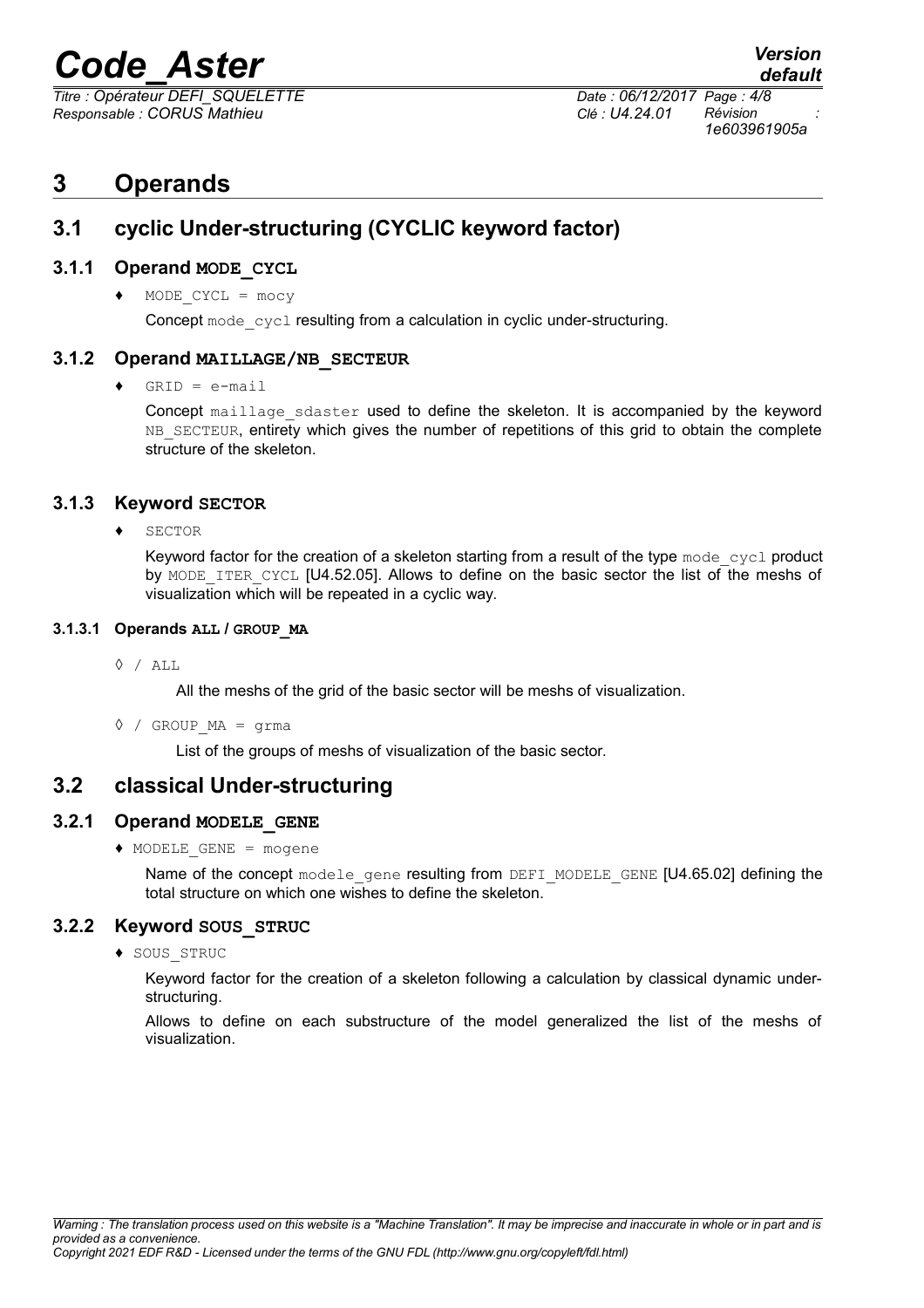*Titre : Opérateur DEFI\_SQUELETTE Date : 06/12/2017 Page : 5/8 Responsable : CORUS Mathieu Clé : U4.24.01 Révision :*

*1e603961905a*

#### **3.2.2.1 Operand NAME**

**◊** NAME = nom\_struc

Name of the substructure. It must be identical to the one of the names of the substructures defining the model generalized (see DEFI\_MODELE\_GENE [U4.65.02]).

#### **3.2.2.2 Operands ALL / GROUP\_MA**

**◊** / ALL

All the meshs of the grid of the substructure will be meshs of visualization.

**◊** / GROUP\_MA = grma

List of the groups of meshs of visualization of the substructure.

## **3.3 Keywords SKELETON and RECO\_GLOBAL**

The keyword SKELETON an initial concept of standard skeleton defines where one will amalgamate the nodes of the interfaces by the keyword RECO GLOBAL, that is to say all these nodes (ALL = 'YES'), that is to say selectively a group of nodes  $q_{\text{rno1}}$  (operand GROUP NO 1) substructure nom sstru1 (operand SOUS STRUC 1) with a group of nodes  $qrno2$  (operand GROUP NO 2) substructure nom\_sstru2 (operand SOUS\_STRUC\_2).

These substructures must belong to the concept of the type modele gene informed by the operand MODELE\_GENE.

The skeleton modified by fusion will be the result of the operator DEFI\_SQUELETTE.

#### **3.3.1 Operands DIST\_REFE / CRITERION / PRECISION**

Fusion will be done according to a criterion of proximity is absolute (compared to  $dist$  ref) that is to say relative (compared to dist ref\*prec).

### **3.4 Keyword NOM\_GROUP\_MA**

If one modifies an initial concept of standard skeleton (entered by the keyword SKELETON) by a fusion of the nodes of the interfaces (by means of the keyword RECO\_GLOBAL), one can then recover groups of meshs (entered by the operand GROUP\_MA) in the substructure nomsst (entry by the operand SOUS STRUC) in their naming new of group of meshs (operand NAME) in the skeleton result.

## **3.5 Keyword EXCLUSIVE**

In the case of a calculation by classical under-structuring, only. While putting EXCLUSIF=' OUI', one removes the groups of meshs resulting from the initial grids in the final skeleton.

## **4 Example**

The command file which follows calculates, by two methods of under-structuring, the modes of inflection of a plate embedded in its center:

- cyclic method,
- classical method.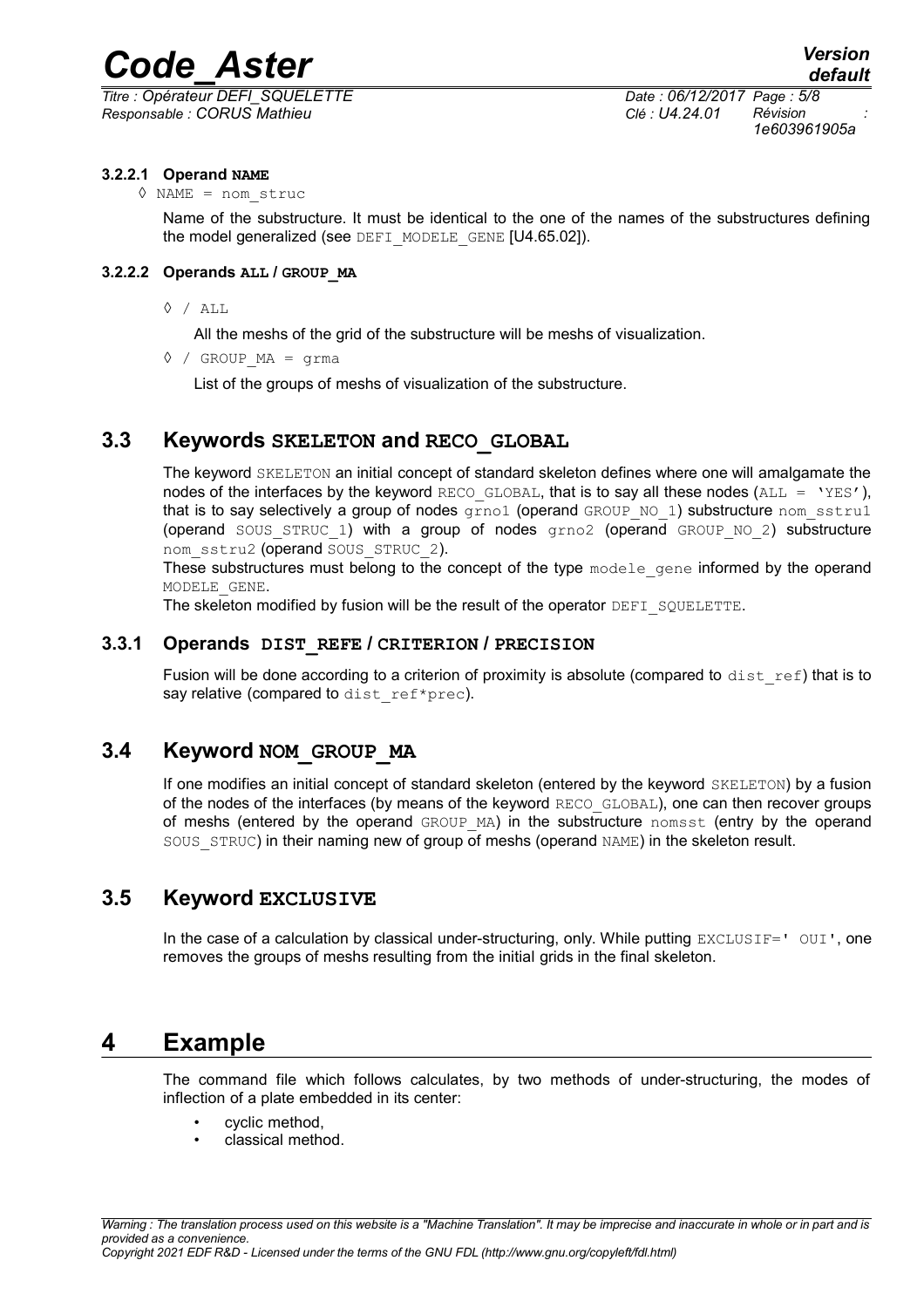*Titre : Opérateur DEFI\_SQUELETTE Date : 06/12/2017 Page : 6/8 Responsable : CORUS Mathieu Clé : U4.24.01 Révision :*

*default*

Then by the order DEFI\_SQUELETTE, there is creation of a grid of visualization (grid **skeleton**). After having expressed the results in physical space, grid of visualization and results are versed in a file RESULT with format IDEAS.

## **4.1 Command file**

```
#
# CALCULATION BY CYCLIC SOUS-STRUCTURATION
#
# CALCULATION OF THE CYCLIC CLEAN MODES
#
mod\ cy = MODE ITER CYCL (BASE MODALE= bamo,
NB_MODE = 5, NB_SECTEUR = 4,
\text{CONNECTION} = \text{F} (RIGHT = ' DROITE', LEFT = '
GAUCHE'),
                         CALCULATION = F (TOUT DIAM = ' OUI', NMAX FREQ
= 2),
                          INFORMATION = 1)
#
# CREATION OF THE GRID OF CALCULATION
#
squell1 = DEFI SQUELETTE (MODE CYCL= mod cy,
                         SECTION = F (GROUP MA = 'CALCULATION'))#
# CREATION OF THE GRID OF VISUALIZATION
#
sque12 = DEFI SQUELETTE (MODE CYCL= mod cy,SECTION = F (GROUP MA = 'VISUAL'))#
# RESTITUTION OF THE RESULTS ON THE GRIDS SKELETONS
#
modgl1 = REST SOUS STRUC (RESU GENE= mod cy, SQUELETTE= squel1)
modgl2 = REST SOUS STRUC (RESU GENE= mod cy, SQUELETTE= squel2)
#
…
# CALCULATION BY CLASSICAL SOUS-STRUCTURATION
#
# CALCULATION OF THE MACRONUTRIENT
#
macele = MACR_ELEM_DYNA (BASE_MODALE= bamo)
#
# CALCULATION OF THE MODEL GENERALIZES
#
modeqe = DEFI_MODELE_GENE (
             SOUS_STRUC=_F (NOM=' CARRE1',
                         MACR ELEM DYNA= macele),
            SOUS STRUC= F (NOM=' CARRE2',
                               MACR ELEM DYNA= macele,
                               ANGL NAUT= (90. , 0. , 0.)),
            SOUS STRUC= (NOM=' CARRE3',
                        MACR ELEM DYNA= macele,
                        ANGL NAUT= (180. , 0. , 0.)
             SOUS_STRUC= (NOM=' CARRE4',
                        MACR ELEM DYNA= macele,
                        ANGL NAUT= (270., 0., 0.)),
            LIAISON= F (SOUS STRUC 1=' CARRE1',
                       SOUS STRUC 2= CARRE2',
```
*Warning : The translation process used on this website is a "Machine Translation". It may be imprecise and inaccurate in whole or in part and is provided as a convenience. Copyright 2021 EDF R&D - Licensed under the terms of the GNU FDL (http://www.gnu.org/copyleft/fdl.html)*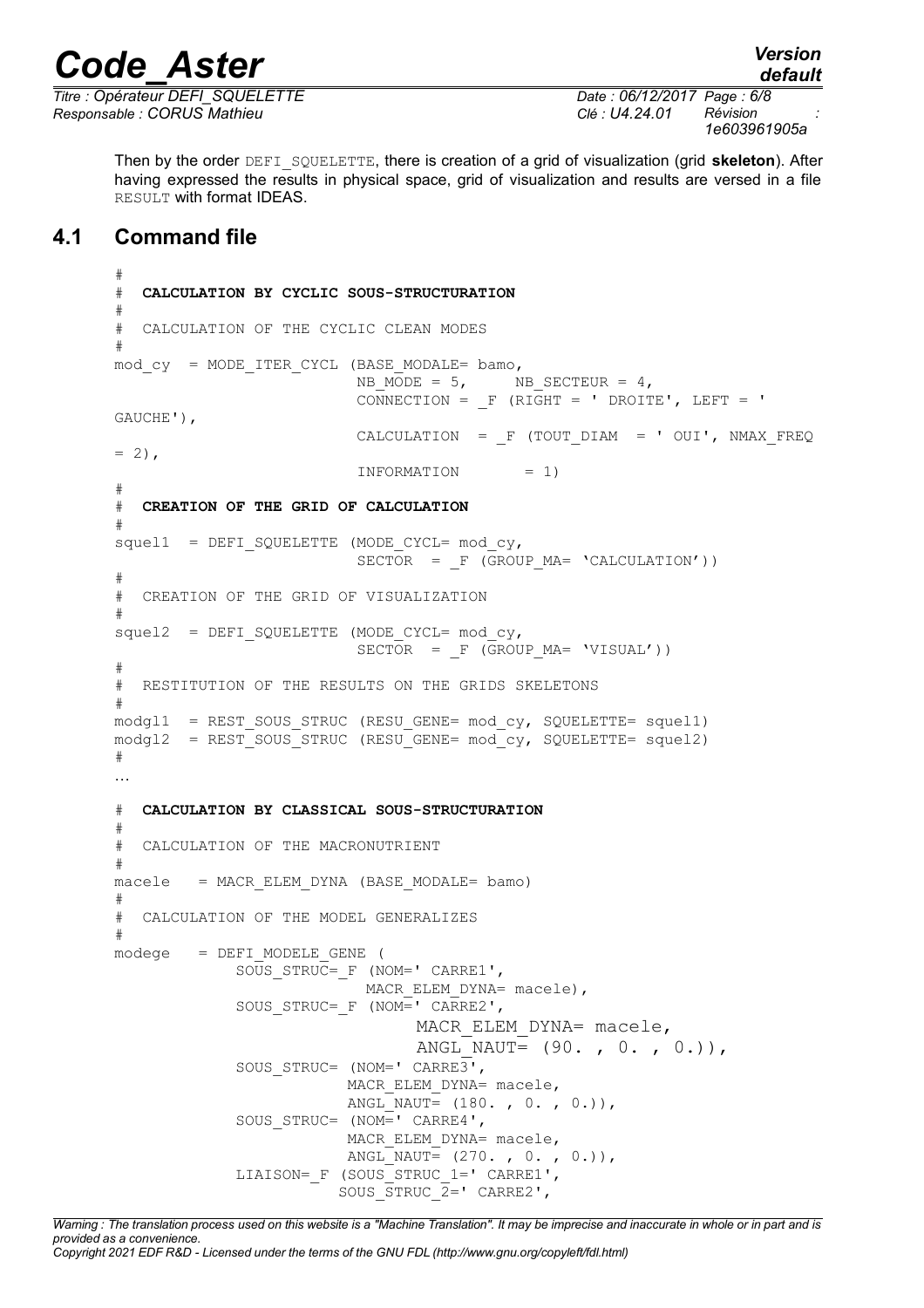*default*

*Titre : Opérateur DEFI\_SQUELETTE Date : 06/12/2017 Page : 7/8 Responsable : CORUS Mathieu Clé : U4.24.01 Révision :*

*1e603961905a*

```
INTERFACE 1 = ' GAUCHE',
                       INTERFACE<sup>-</sup>2 = ' DROITE'),LIAISON= F (SOUS STRUC 1=' CARRE2',
                       SOUS STRUC 2= CARRE3',
                       INTERFACE 1 = \cdot GAUCHE',
                       INTERFACE<sup>-</sup>2 = ' DROITE'),LIAISON= F (SOUS STRUC 1=' CARRE3',
                       SOUS STRUC 2=' CARRE4',
                       INTERFACE \overline{1} = ' GAUCHE',
                       INTERFACE 2 = ' DROITE'),
            LIAISON= F (SOUS STRUC 1=' CARRE4',
 SOUS_STRUC_2=' CARRE1',
INTERFACE 1 = ' GAUCHE',
                       INTERFACE 2= DROITE'))
```
# …

#### **# CREATION OF THE GRID OF VISUALIZATION**

```
squel = DEFI_SQUELETTE (MODELE_GENE=MODEGE
                     SOUS STRUC= F (NAME = ' CARRE1',
                                   GROUP MA= 'VISUAL'),
                     SOUS STRUC= F (NAME = ' CARRE2',
                                    GROUP_MA= 'VISUAL'),
                     SOUS STRUC= F (NAME = ' CARRE3',
                                    GROUP_MA= 'VISUAL'),
                     SOUS\_STRUCT = F (NAME = 'CARRE4',GROUP MA= 'VISUAL'))
#
# RESTITUTION OF THE RESULTS ON THE GRID SKELETON
#
modglo = REST_SOUS_STRUC (RESU_GENE= resgen,
                             SQUELETTE= squel)
#
```